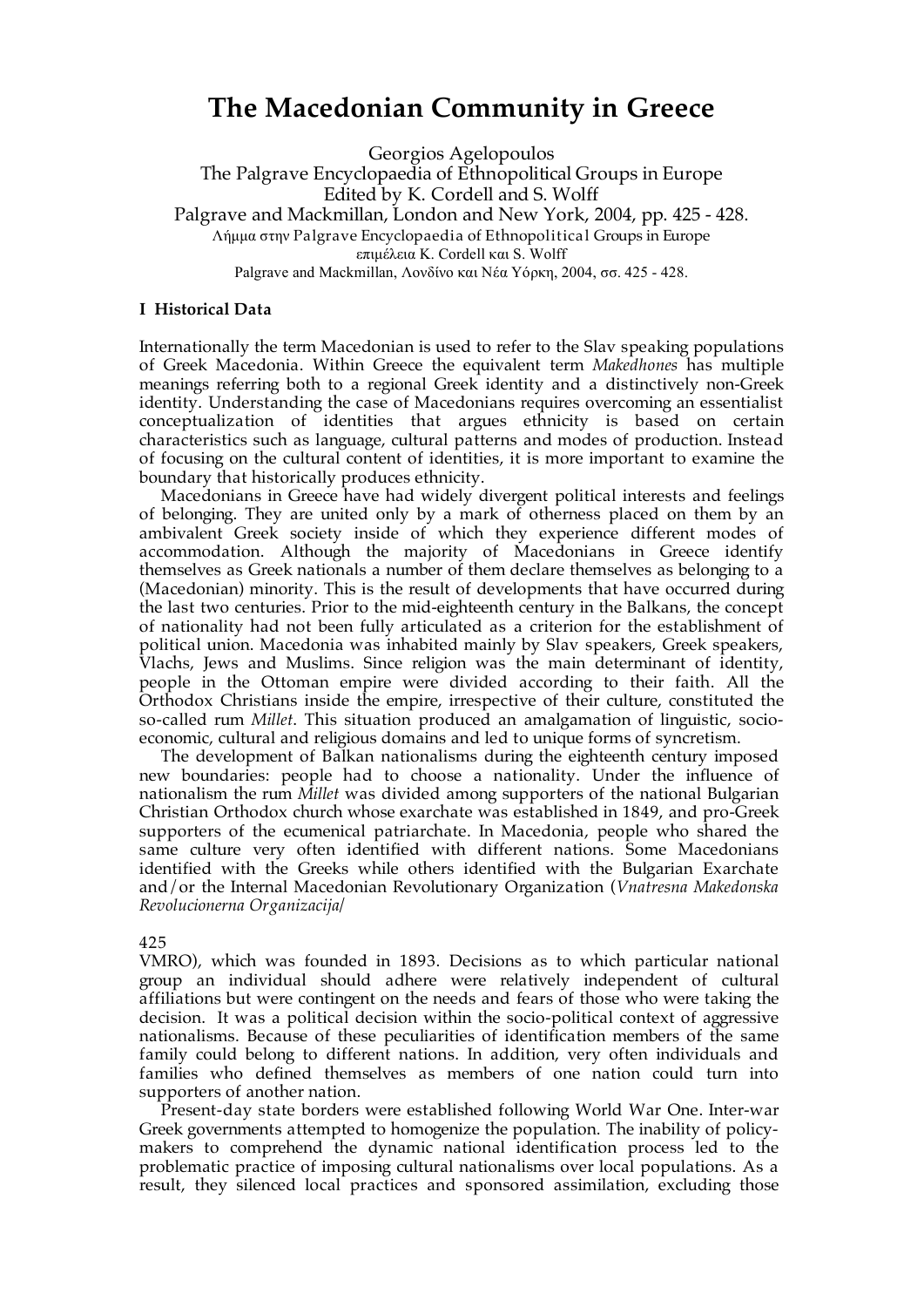Macedonian cultural idioms that did not conform with the national homogenizing process.

During the Axis occupation of Greece between 1941 and 1945 Macedonian communities were divided in terms of their support for various of the resistant groups. During the Greek Civil War (1946-49) Macedonians were further divided: some fought with the leftist forces while others joined the monarchist National Army. The defeated forces of the left, Macedonians included, were forced into exile in various communist countries. In the 1950s and 1960s the Macedonian population in Greece further fell when large numbers emigrated to North America, Australia and northern Europe. This emigration was prompted by political pressures on the part of some state officials, as well as being a consequence of underdevelopment in rural Greece.

## **II Ethnic Relations**

The current population of Greek Macedonia numbers over two million. The northwestern regions are inhabited by an indeterminate number of Macedonian/bilingual speakers. The Greek government does not recognize the existence of a Macedonian minority, does not accept the use of Macedonian in official discourses and non-Macedonians occasionally articulate prejudice against Macedonians. However, there are no legal prohibitions on the expression of Macedonian culture or on the use of Macedonian in informal public situations. According to estimates published in the 2001 Department of State Reports, the number of Macedonian speakers in Greece is 'from under 10,000 to 50,000 or more'. Cowan (2000) points out that the majority of Macedonian speakers 'have found a way to be not ''either/or'' Greek-Macedonian, but rather ''both/and'' nationally Greek and culturally Macedonian'. As a result, they work, live, interact and inter-marry with other Greeks. Some of them identify themselves as belonging to a distinct ethnic group and assert their right to

#### 426

Macedonian minority status. Danforth (1995) argues that the self-identified national Macedonians in Greece number about 10,000 persons.

#### **III Basis and Strength of Group Identification**

During the 1990s internal and external factors (local underdevelopment, diaspora influence, the human rights discourse) led to the development of the Macedonian minority movement, which in 1994 culminated in the formation of a party named Rainbow. This organization calls for recognition of a Macedonian minority in Greece and the establishment of specific minority rights. In the 1994 European Parliament elections Rainbow received 7263 votes (0.1 per cent nationwide). In the 1996 national elections the party co-operated with a communist party and received 3485 votes (0.05 per cent nationwide). Finally, in the 1999 European Parliament elections Rainbow received 4951 votes (0.1 per cent nationwide) and decided to end up its participation in national and European elections (see Table 9). Most Rainbow supporters are from villages of the Florina region.